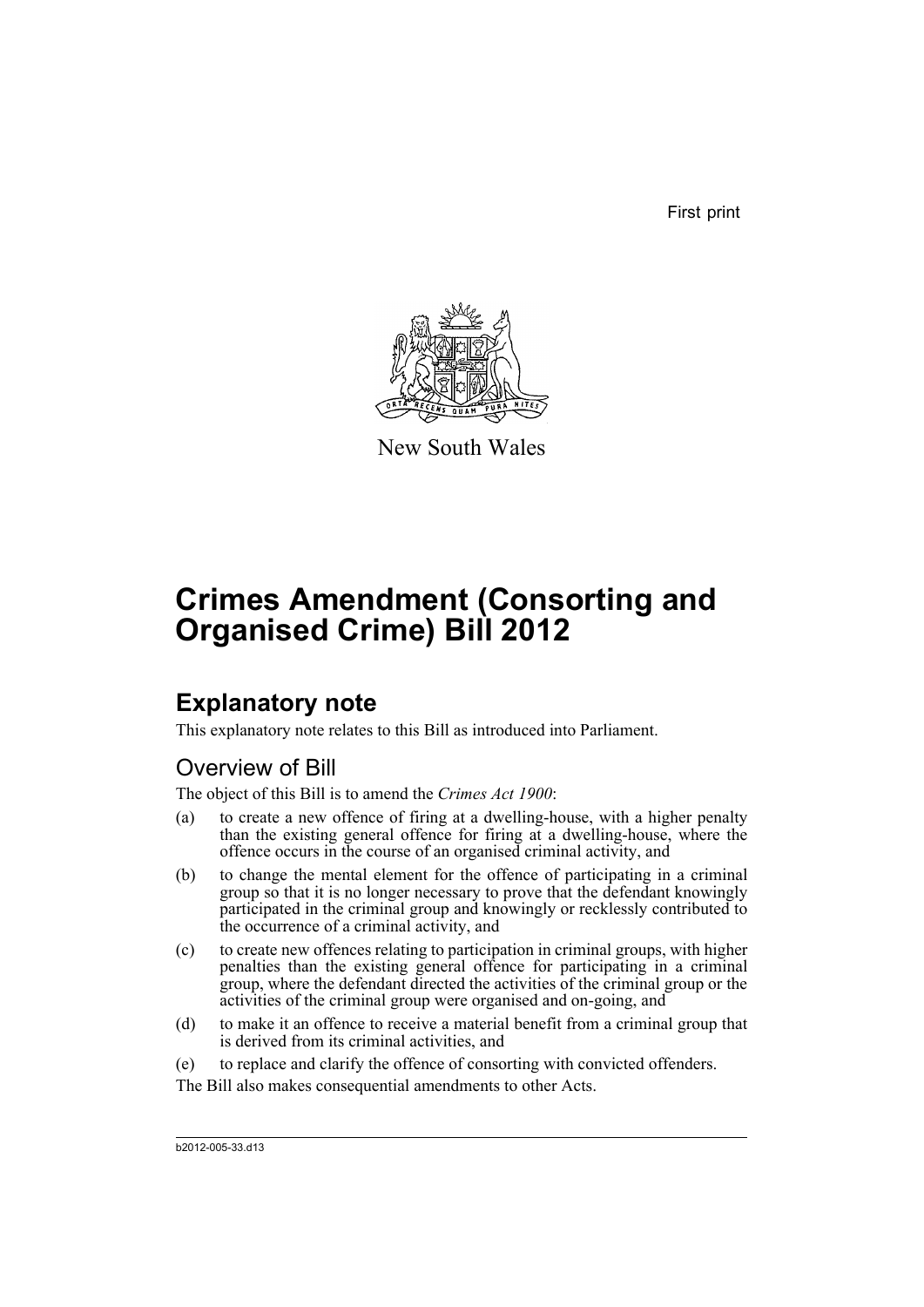Explanatory note

### Outline of provisions

**Clause 1** sets out the name (also called the short title) of the proposed Act.

**Clause 2** provides for the commencement of the proposed Act on a day or days to be appointed by proclamation.

## **Schedule 1 Amendment of Crimes Act 1900 No 40**

#### **Firing at dwelling-houses**

**Schedule 1 [1]** provides for a new offence of firing a firearm at a dwelling-house or other building in the course of an organised criminal activity, with reckless disregard for the safety of any person. The maximum penalty is imprisonment for 16 years. The maximum penalty for the existing general offence of firing at a dwelling-house or building, with reckless disregard for the safety of any person, is imprisonment for 14 years.

**Schedule 1 [2]** provides for alternative verdicts in relation to prosecutions for the new offence.

#### **Participation in criminal groups**

The *Crimes Act 1900* contains several offences relating to participation in criminal groups.

**Schedule 1 [4]** changes the mental element for the existing general offence of participating in a criminal group. At present, it is necessary to prove that the defendant knew that the group was a criminal group and knew, or was reckless as to whether, his or her participation contributed to the occurrence of a criminal activity. As a result of the amendment, it will be necessary only to prove that the defendant knew, or ought reasonably to have known, that the group was a criminal group and knew, or ought reasonably to have known, that his or her participation in the criminal group contributed to the occurrence of a criminal activity.

**Schedule 1 [4]** also provides for a new offence (with a higher penalty than the existing general offence of participating in a criminal group) of participating in a criminal group by directing any of its activities. In this case, knowledge that the group is a criminal group, and knowledge or recklessness as to whether the participation contributes to the occurrence of a criminal activity, is required. The maximum penalty is imprisonment for 10 years.

**Schedule 1 [5]** provides for a new offence (with a higher penalty than the existing general offence of participating in a criminal group) of participating in a criminal group whose activities are organised and on-going. Knowledge that the group is a criminal group, and knowledge or recklessness as to whether the participation contributes to the occurrence of a criminal activity, is required. The maximum penalty is imprisonment for 15 years.

**Schedule 1 [7]** provides for alternative verdicts in relation to prosecutions for the new offences.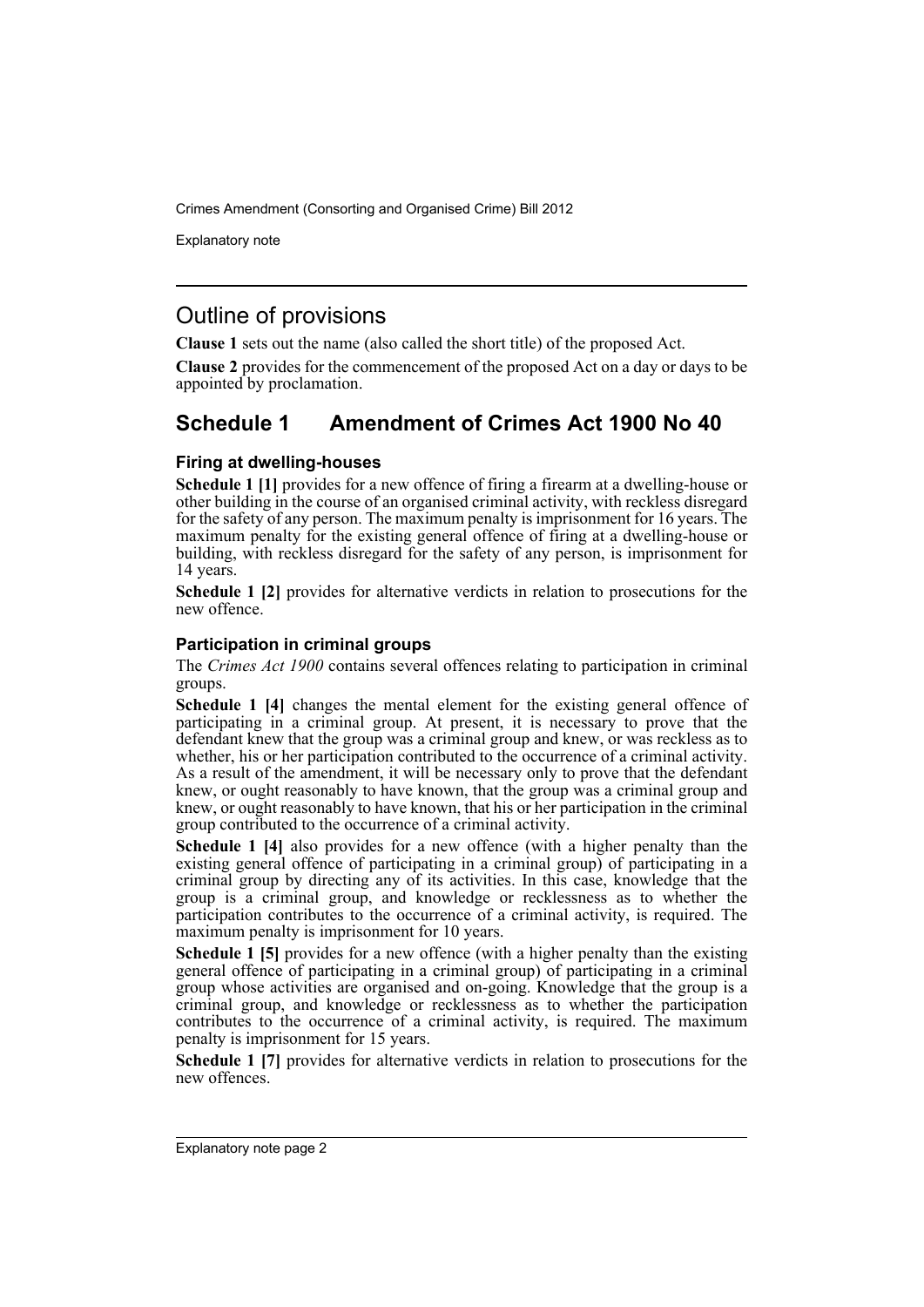Explanatory note

#### **Receiving benefits derived from criminal activities of criminal groups**

**Schedule 1 [6]** makes it an offence to receive from a criminal group a material benefit derived from the criminal activities of the criminal group, knowing that the group is a criminal group and knowing, or being reckless as to whether, the benefit is derived from criminal activities of the criminal group. It is not necessary to prove participation in the criminal group. The offence carries a maximum penalty of imprisonment for 5 years.

**Schedule 1 [8]** makes the offence an alternative verdict on a charge of participating in a criminal group.

**Schedule 1 [3]** is a consequential amendment.

#### **Consorting with convicted offenders**

**Schedule 1 [9]** provides for a new offence of consorting with convicted offenders.

A person will be guilty of the new offence if the person:

- (a) habitually consorts with convicted offenders, and
- (b) consorts with those convicted offenders after having been given an official warning in relation to each of those convicted offenders.

A convicted offender is any person who has been convicted of an indictable offence (excluding the offence of consorting). Spent convictions will also be excluded by operation of the *Criminal Records Act 1991*, section 12.

The new offence makes it clear that:

- (a) habitual consorting requires the defendant, at a minimum, to have consorted with at least 2 convicted offenders and to have consorted with each of those offenders on at least 2 occasions, and
- (b) the defendant is guilty of an offence only if the defendant consorts with convicted offenders after having been warned by a police officer that each convicted offender is a convicted offender and that consorting with a convicted offender is an offence.

The existing consorting offence (which is repealed by **Schedule 1 [10]**) does not describe what is meant by habitual consorting, and does not require the defendant to have been given an official warning.

The new offence clarifies the circumstances in which consorting is permitted, such as between family members or in the course of lawful employment, the lawful operation of a business, training or education.

The new offence also makes it clear that consorting can occur in person or by any other means, including by electronic or other form of communication.

The new offence is an indictable offence with a maximum penalty of imprisonment for 3 years, or a fine of 150 penalty units, or both.

**Schedule 1 [11]** provides for the Ombudsman to review the operation of the new offence at the end of the period of 2 years from its commencement.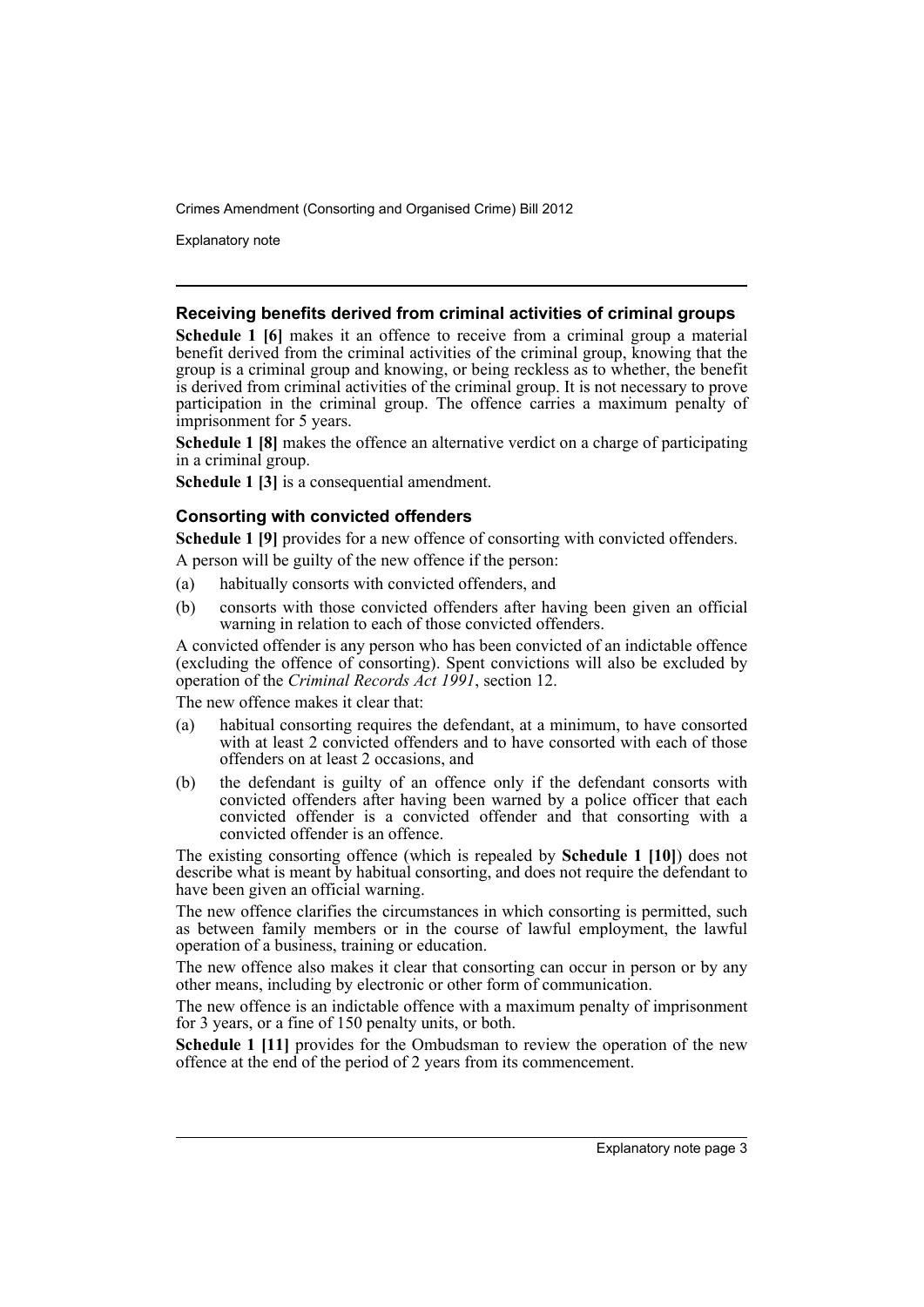Explanatory note

## **Schedule 2 Consequential amendment of other Acts**

**Schedule 2** makes amendments to other Acts that are consequential on the amendments described above.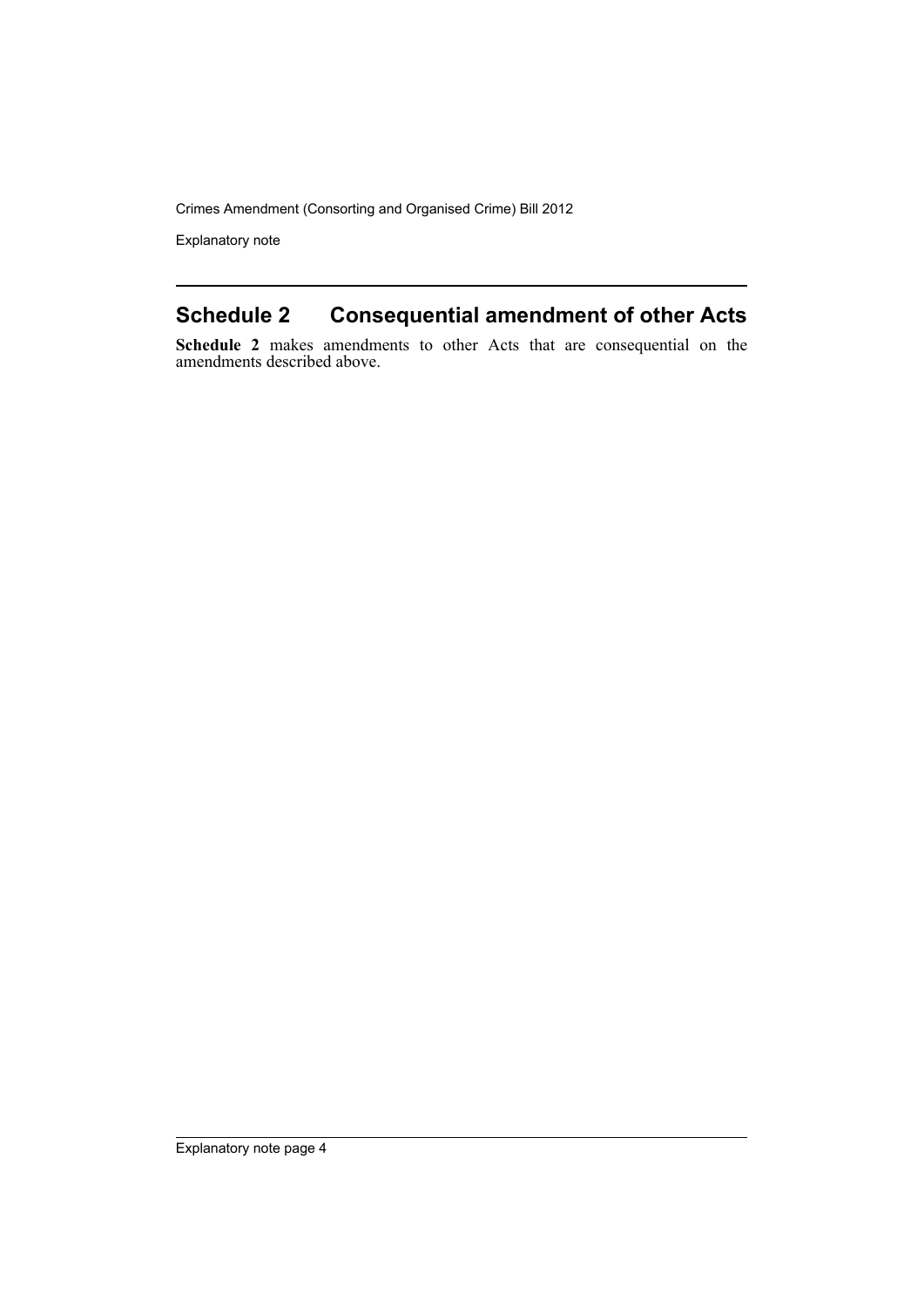First print



New South Wales

# **Crimes Amendment (Consorting and Organised Crime) Bill 2012**

## **Contents**

|                                                  | Page |
|--------------------------------------------------|------|
| Name of Act                                      |      |
| 2 Commencement                                   |      |
| Schedule 1 Amendment of Crimes Act 1900 No 40    | 3    |
| Schedule 2 Consequential amendment of other Acts | 8.   |
|                                                  |      |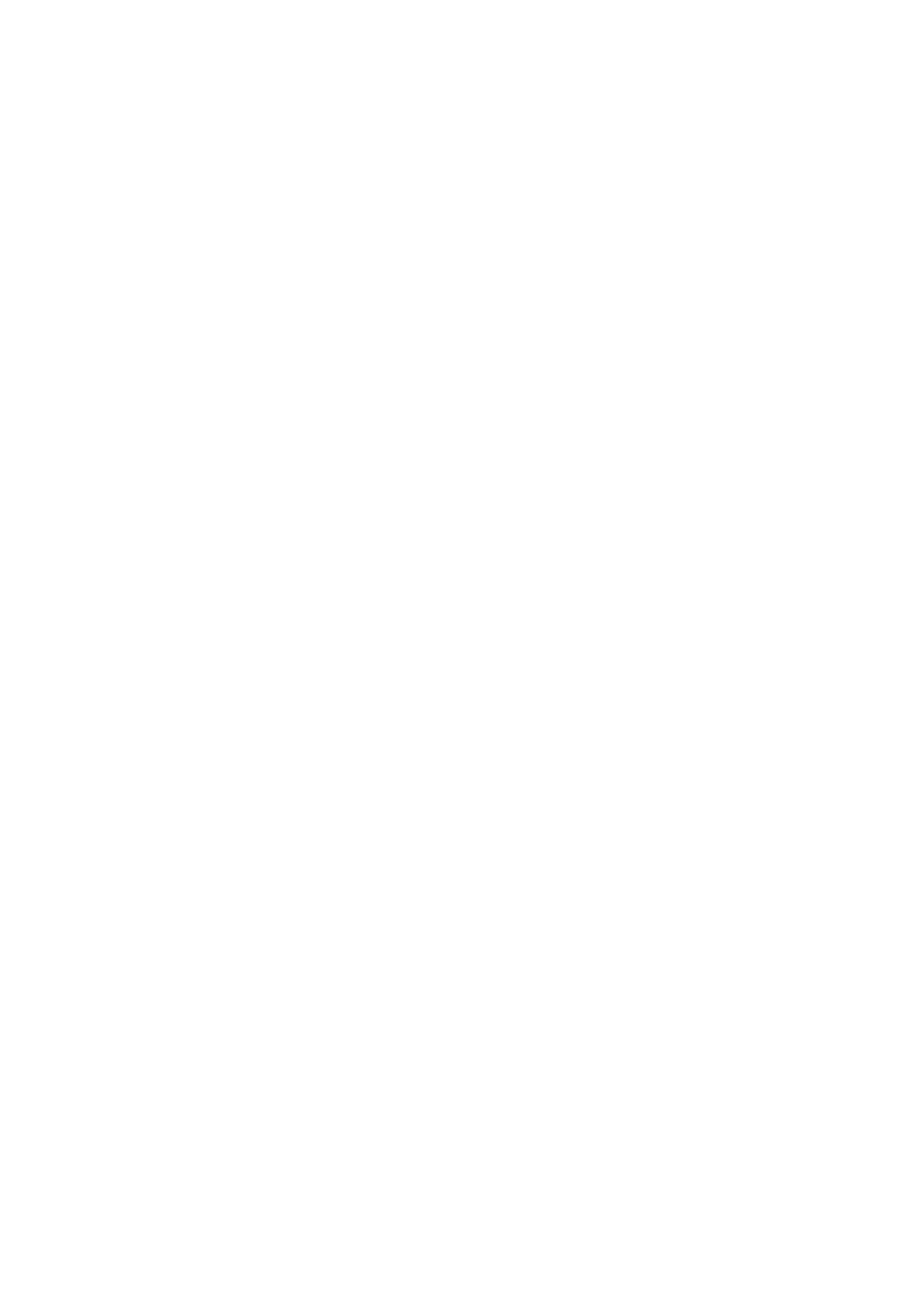

New South Wales

# **Crimes Amendment (Consorting and Organised Crime) Bill 2012**

No , 2012

#### **A Bill for**

An Act to amend the *Crimes Act 1900* in relation to consorting and organised crime; and to make consequential amendments to other Acts.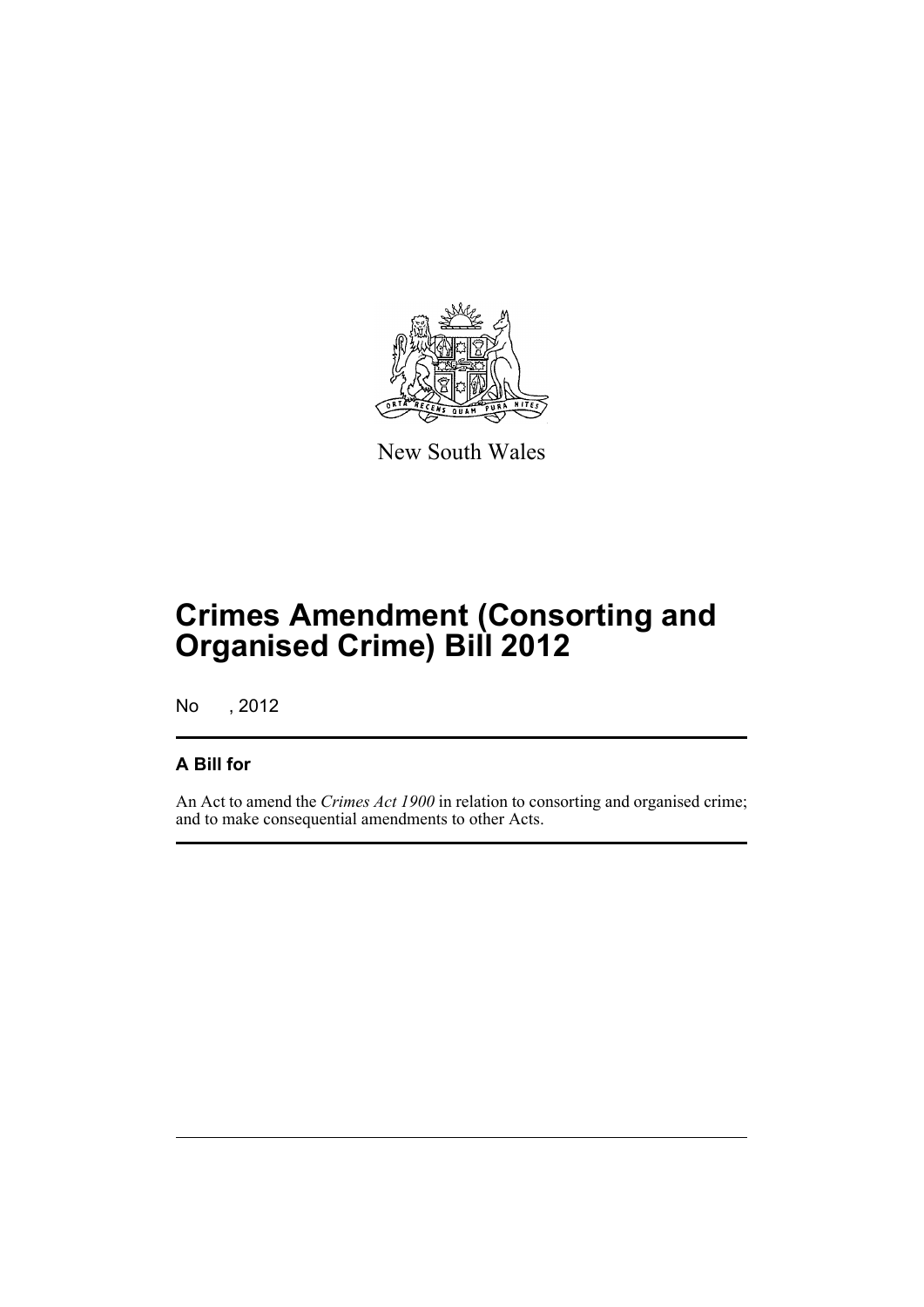<span id="page-7-1"></span><span id="page-7-0"></span>

| The Legislature of New South Wales enacts: |                                                                                |                     |  |  |
|--------------------------------------------|--------------------------------------------------------------------------------|---------------------|--|--|
|                                            | Name of Act                                                                    | 2                   |  |  |
|                                            | This Act is the Crimes Amendment (Consorting and Organised Crime)<br>Act 2012. | 3<br>$\overline{4}$ |  |  |
| 2                                          | Commencement                                                                   | 5                   |  |  |
|                                            | This Act commences on a day or days to be appointed by proclamation.           | 6                   |  |  |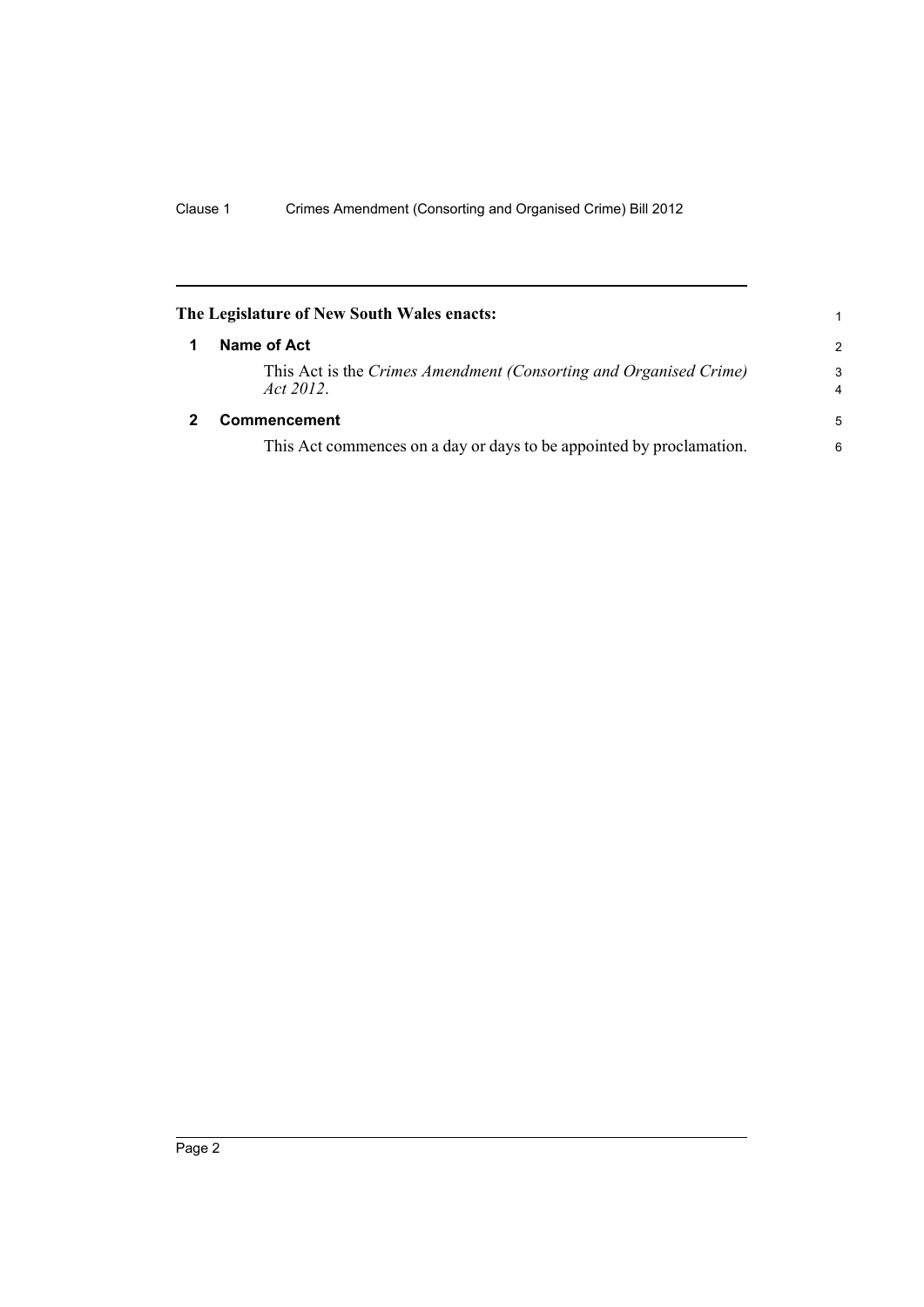Amendment of Crimes Act 1900 No 40 Schedule 1

<span id="page-8-0"></span>

| <b>Schedule 1</b> |                                 | <b>Amendment of Crimes Act 1900 No 40</b>                                                                                                                                                                                                                                                                                                                                                                                            | $\mathbf{1}$                               |  |
|-------------------|---------------------------------|--------------------------------------------------------------------------------------------------------------------------------------------------------------------------------------------------------------------------------------------------------------------------------------------------------------------------------------------------------------------------------------------------------------------------------------|--------------------------------------------|--|
| [1]               |                                 | Section 93GA Firing at dwelling-houses or buildings                                                                                                                                                                                                                                                                                                                                                                                  | 2                                          |  |
|                   | Insert after section 93GA (1A): |                                                                                                                                                                                                                                                                                                                                                                                                                                      |                                            |  |
|                   | (1B)                            | A person who, in the course of an organised criminal activity,<br>fires a firearm at a dwelling-house or other building with reckless<br>disregard for the safety of any person is liable to imprisonment<br>for 16 years.                                                                                                                                                                                                           | $\overline{4}$<br>5<br>6<br>$\overline{7}$ |  |
| [2]               | Section 93GA (4)                |                                                                                                                                                                                                                                                                                                                                                                                                                                      | 8                                          |  |
|                   |                                 | Insert after section 93GA (3):                                                                                                                                                                                                                                                                                                                                                                                                       | 9                                          |  |
|                   | (4)                             | If, on the trial of a person for an offence under subsection $(1A)$ or<br>(1B), the jury is not satisfied that the accused is guilty of the<br>offence but is satisfied on the evidence that the person is guilty of<br>an offence under subsection $(1)$ , it may find the person not guilty<br>of the offence charged but guilty of an offence under<br>subsection $(1)$ , and the accused is liable to punishment<br>accordingly. | 10<br>11<br>12<br>13<br>14<br>15<br>16     |  |
| [3]               |                                 | Part 3A, Division 5, heading                                                                                                                                                                                                                                                                                                                                                                                                         | 17                                         |  |
|                   |                                 | Omit the heading. Insert instead:                                                                                                                                                                                                                                                                                                                                                                                                    | 18                                         |  |
|                   | <b>Division 5</b>               | <b>Criminal groups</b>                                                                                                                                                                                                                                                                                                                                                                                                               | 19                                         |  |
| [4]               |                                 | <b>Section 93T Participation in criminal groups</b>                                                                                                                                                                                                                                                                                                                                                                                  | 20                                         |  |
|                   |                                 | Omit section 93T (1). Insert instead:                                                                                                                                                                                                                                                                                                                                                                                                | 21                                         |  |
|                   | (1)                             | A person who participates in a criminal group is guilty of an<br>offence if the person:                                                                                                                                                                                                                                                                                                                                              | 22<br>23                                   |  |
|                   |                                 | knows, or ought reasonably to know, that it is a criminal<br>(a)<br>group, and                                                                                                                                                                                                                                                                                                                                                       | 24<br>25                                   |  |
|                   |                                 | knows, or ought reasonably to know, that his or her<br>(b)<br>participation in that group contributes to the occurrence of<br>any criminal activity.                                                                                                                                                                                                                                                                                 | 26<br>27<br>28                             |  |
|                   |                                 | Maximum penalty: Imprisonment for 5 years.                                                                                                                                                                                                                                                                                                                                                                                           | 29                                         |  |
|                   | (1A)                            | A person who participates in a criminal group by directing any of<br>the activities of the group is guilty of an offence if the person:                                                                                                                                                                                                                                                                                              | 30<br>31                                   |  |
|                   |                                 | (a)<br>knows that it is a criminal group, and                                                                                                                                                                                                                                                                                                                                                                                        | 32                                         |  |
|                   |                                 | (b)<br>knows, or is reckless as to whether, that participation<br>contributes to the occurrence of any criminal activity.                                                                                                                                                                                                                                                                                                            | 33<br>34                                   |  |
|                   |                                 | Maximum penalty: Imprisonment for 10 years.                                                                                                                                                                                                                                                                                                                                                                                          | 35                                         |  |

Page 3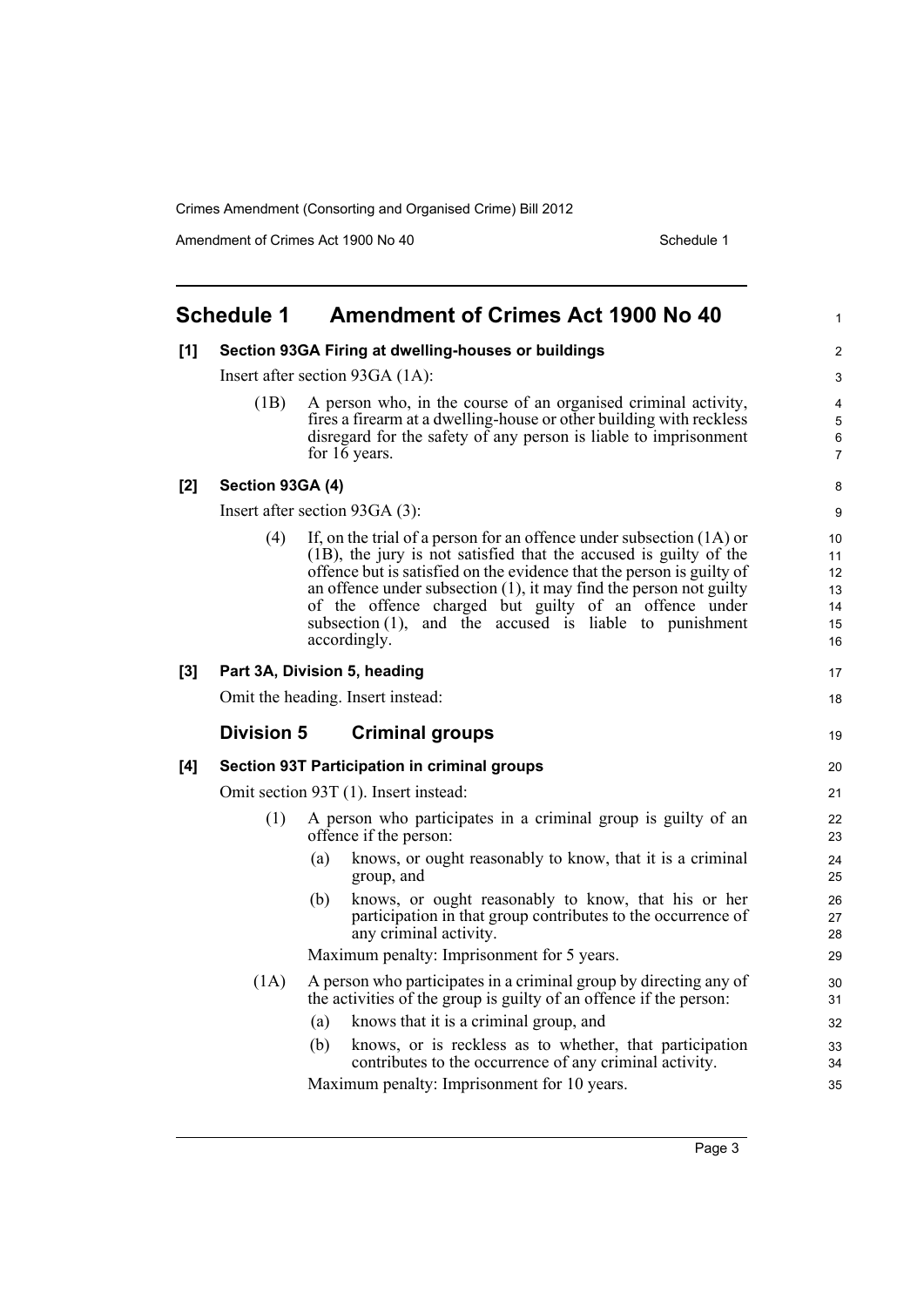Schedule 1 Amendment of Crimes Act 1900 No 40

| [5]   |                                                                                                  |                                   | Section 93T (4A)                                                                                                                                                                                                                                                                                                                                                                                                             | 1                                |  |  |
|-------|--------------------------------------------------------------------------------------------------|-----------------------------------|------------------------------------------------------------------------------------------------------------------------------------------------------------------------------------------------------------------------------------------------------------------------------------------------------------------------------------------------------------------------------------------------------------------------------|----------------------------------|--|--|
|       |                                                                                                  | Insert after section $93T(4)$ :   |                                                                                                                                                                                                                                                                                                                                                                                                                              |                                  |  |  |
|       | (4A)                                                                                             |                                   | A person who participates in a criminal group whose activities<br>are organised and on-going by directing any of the activities of<br>the group is guilty of an offence if the person:                                                                                                                                                                                                                                       | 3<br>4<br>5                      |  |  |
|       |                                                                                                  |                                   | knows that it is a criminal group, and<br>(a)                                                                                                                                                                                                                                                                                                                                                                                | 6                                |  |  |
|       |                                                                                                  |                                   | knows, or is reckless as to whether, that participation<br>(b)<br>contributes to the occurrence of any criminal activity.                                                                                                                                                                                                                                                                                                    | 7<br>8                           |  |  |
|       |                                                                                                  |                                   | Maximum penalty: Imprisonment for 15 years.                                                                                                                                                                                                                                                                                                                                                                                  | 9                                |  |  |
| [6]   |                                                                                                  | <b>Section 93TA</b>               |                                                                                                                                                                                                                                                                                                                                                                                                                              | 10                               |  |  |
|       |                                                                                                  |                                   | Insert after section 93T:                                                                                                                                                                                                                                                                                                                                                                                                    | 11                               |  |  |
|       | <b>93TA</b><br>Receiving material benefit derived from criminal activities of<br>criminal groups |                                   |                                                                                                                                                                                                                                                                                                                                                                                                                              |                                  |  |  |
|       |                                                                                                  | (1)                               | A person who receives from a criminal group a material benefit<br>that is derived from the criminal activities of the criminal group<br>is guilty of an offence if the person:                                                                                                                                                                                                                                               | 14<br>15<br>16                   |  |  |
|       |                                                                                                  |                                   | knows that it is a criminal group, and<br>(a)                                                                                                                                                                                                                                                                                                                                                                                | 17                               |  |  |
|       |                                                                                                  |                                   | (b)<br>knows, or is reckless as to whether, the benefit is derived<br>from criminal activities of the criminal group.                                                                                                                                                                                                                                                                                                        | 18<br>19                         |  |  |
|       |                                                                                                  |                                   | Maximum penalty: Imprisonment for 5 years.                                                                                                                                                                                                                                                                                                                                                                                   | 20                               |  |  |
|       |                                                                                                  | (2)                               | In this section, a material benefit <i>derived</i> from the criminal<br>activities of a criminal group is a material benefit derived or<br>realised, or substantially derived or realised, directly or<br>indirectly, from the criminal activities of a group.                                                                                                                                                               | 21<br>22<br>23<br>24             |  |  |
| $[7]$ |                                                                                                  |                                   | <b>Section 93U Alternative verdicts</b>                                                                                                                                                                                                                                                                                                                                                                                      | 25                               |  |  |
|       |                                                                                                  |                                   | Omit "93T (2), (3) or (4)". Insert instead "93T (1A), (2), (3), (4) or (4A)".                                                                                                                                                                                                                                                                                                                                                | 26                               |  |  |
| [8]   |                                                                                                  | <b>Section 93U (2)</b>            |                                                                                                                                                                                                                                                                                                                                                                                                                              | 27                               |  |  |
|       |                                                                                                  | Insert at the end of section 93U: |                                                                                                                                                                                                                                                                                                                                                                                                                              |                                  |  |  |
|       |                                                                                                  | (2)                               | If, on the trial of a person for an offence under section $93T(1)$ ,<br>$(1A)$ or $(4A)$ , the jury is not satisfied that the accused is guilty of<br>the offence charged but is satisfied that the accused is guilty of an<br>offence under section 93TA, it may find the accused not guilty of<br>the offence charged but guilty of an offence under section 93TA,<br>and the accused is liable to punishment accordingly. | 29<br>30<br>31<br>32<br>33<br>34 |  |  |
|       |                                                                                                  |                                   |                                                                                                                                                                                                                                                                                                                                                                                                                              |                                  |  |  |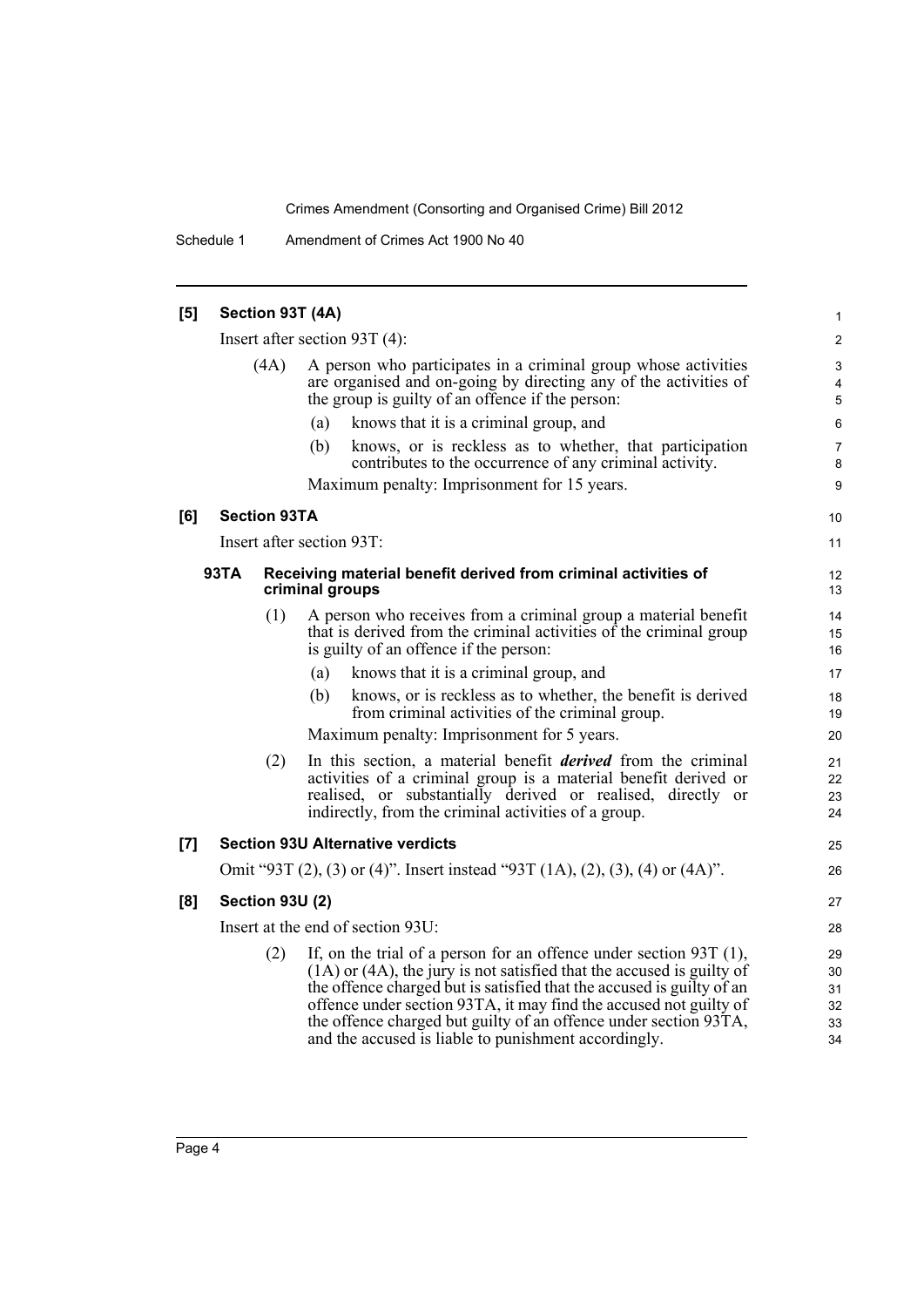Amendment of Crimes Act 1900 No 40 Schedule 1

|     |                   | Part 3A, Division 7 | Insert after Division 6 of Part 3A:                                                                                                                                                         |  |
|-----|-------------------|---------------------|---------------------------------------------------------------------------------------------------------------------------------------------------------------------------------------------|--|
|     |                   |                     |                                                                                                                                                                                             |  |
|     | <b>Division 7</b> |                     | <b>Consorting</b>                                                                                                                                                                           |  |
| 93W |                   | <b>Definitions</b>  |                                                                                                                                                                                             |  |
|     |                   |                     | In this Division:                                                                                                                                                                           |  |
|     |                   |                     | <i>consort</i> means consort in person or by any other means, including<br>by electronic or other form of communication.                                                                    |  |
|     |                   |                     | convicted offender means a person who has been convicted of an                                                                                                                              |  |
|     |                   |                     | indictable offence (disregarding any offence under section 93X).                                                                                                                            |  |
| 93X |                   | <b>Consorting</b>   |                                                                                                                                                                                             |  |
|     | (1)               |                     | A person who:                                                                                                                                                                               |  |
|     |                   | (a)                 | habitually consorts with convicted offenders, and                                                                                                                                           |  |
|     |                   | (b)                 | consorts with those convicted offenders after having been                                                                                                                                   |  |
|     |                   |                     | given an official warning in relation to each of those<br>convicted offenders,                                                                                                              |  |
|     |                   |                     | is guilty of an offence.                                                                                                                                                                    |  |
|     |                   |                     | Maximum penalty: Imprisonment for 3 years, or a fine of                                                                                                                                     |  |
|     |                   |                     | 150 penalty units, or both.                                                                                                                                                                 |  |
|     | (2)               | unless:             | A person does not <i>habitually consort</i> with convicted offenders                                                                                                                        |  |
|     |                   | (a)                 | the person consorts with at least 2 convicted offenders<br>(whether on the same or separate occasions), and                                                                                 |  |
|     |                   | (b)                 | the person consorts with each convicted offender on at<br>least 2 occasions.                                                                                                                |  |
|     | (3)               |                     | An <i>official warning</i> is a warning given by a police officer (orally<br>or in writing) that:                                                                                           |  |
|     |                   | (a)                 | a convicted offender is a convicted offender, and                                                                                                                                           |  |
|     |                   | (b)                 | consorting with a convicted offender is an offence.                                                                                                                                         |  |
| 93Y | <b>Defence</b>    |                     |                                                                                                                                                                                             |  |
|     |                   |                     | The following forms of consorting are to be disregarded for the<br>purposes of section 93X if the defendant satisfies the court that<br>the consorting was reasonable in the circumstances: |  |
|     |                   | (a)                 | consorting with family members,                                                                                                                                                             |  |
|     |                   | (b)                 | consorting that occurs in the course of lawful employment<br>or the lawful operation of a business,                                                                                         |  |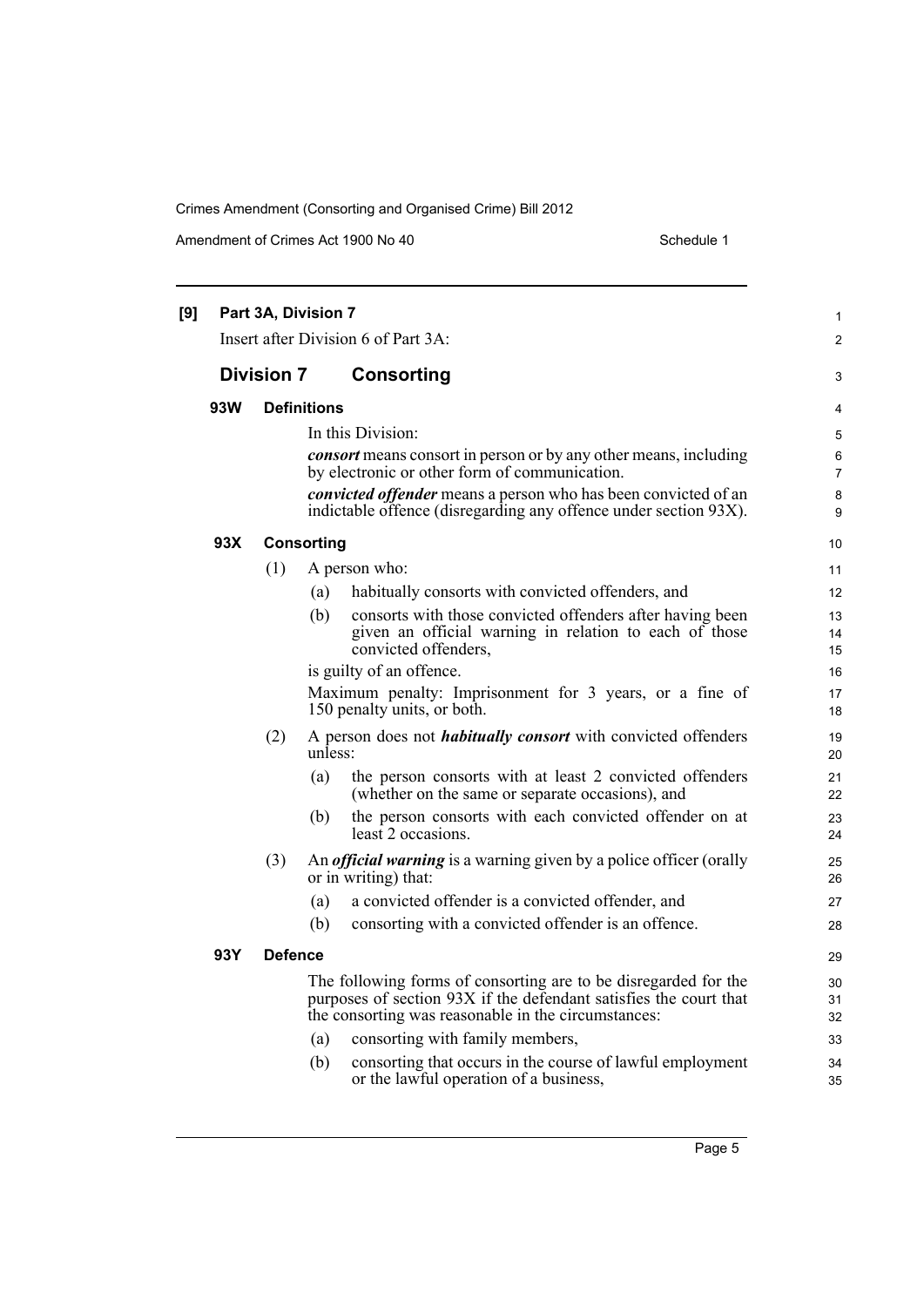|        |                   | consorting that occurs in the course of training or<br>(c)<br>education,                                                                                                                                                                                                         | 1<br>$\overline{c}$        |
|--------|-------------------|----------------------------------------------------------------------------------------------------------------------------------------------------------------------------------------------------------------------------------------------------------------------------------|----------------------------|
|        |                   | (d)<br>consorting that occurs in the course of the provision of a<br>health service,                                                                                                                                                                                             | 3<br>$\overline{4}$        |
|        |                   | consorting that occurs in the course of the provision of<br>(e)<br>legal advice,                                                                                                                                                                                                 | 5<br>6                     |
|        |                   | consorting that occurs in lawful custody or in the course of<br>(f)<br>complying with a court order.                                                                                                                                                                             | $\overline{7}$<br>8        |
| [10]   |                   | <b>Section 546A Consorting with convicted persons</b>                                                                                                                                                                                                                            | 9                          |
|        | Omit the section. |                                                                                                                                                                                                                                                                                  | 10                         |
| $[11]$ |                   | <b>Schedule 11 Savings and transitional provisions</b>                                                                                                                                                                                                                           | 11                         |
|        |                   | Insert at the end of the Schedule with appropriate Part and clause numbers:                                                                                                                                                                                                      | 12                         |
|        | Part              | <b>Crimes Amendment (Consorting and</b>                                                                                                                                                                                                                                          | 13                         |
|        |                   | <b>Organised Crime) Act 2012</b>                                                                                                                                                                                                                                                 | 14                         |
|        |                   | Report by Ombudsman on consorting offence                                                                                                                                                                                                                                        | 15                         |
|        | (1)               | As soon as practicable after the end of the period of 2 years from<br>the commencement of Division 7 of Part 3A (as inserted by the<br>Crimes Amendment (Consorting and Organised Crime) Act<br>2012), the Ombudsman must prepare a report on the operation of<br>that Division. | 16<br>17<br>18<br>19<br>20 |
|        | (2)               | For that purpose, the Commissioner of Police is to ensure that the<br>Ombudsman is provided with information<br>about<br>any<br>prosecutions brought under section 93X.                                                                                                          | 21<br>22<br>23             |
|        | (3)               | The Ombudsman may at any time require the Commissioner of<br>Police, or any public authority, to provide any information or<br>further information the Ombudsman requires for the purposes of<br>preparing the report under this clause.                                         | 24<br>25<br>26<br>27       |
|        | (4)               | The Ombudsman must furnish a copy of the report to the<br>Attorney General and to the Commissioner of Police.                                                                                                                                                                    | 28<br>29                   |
|        | (5)               | The Attorney General is to lay (or cause to be laid) a copy of the<br>report before both Houses of Parliament as soon as practicable<br>after the Attorney General receives the report.                                                                                          | 30<br>31<br>32             |
|        | (6)               | If a House of Parliament is not sitting when the Attorney General<br>seeks to lay a report before it, the Attorney General may present<br>copies of the report to the Clerk of the House concerned.                                                                              | 33<br>34<br>35             |
|        |                   |                                                                                                                                                                                                                                                                                  |                            |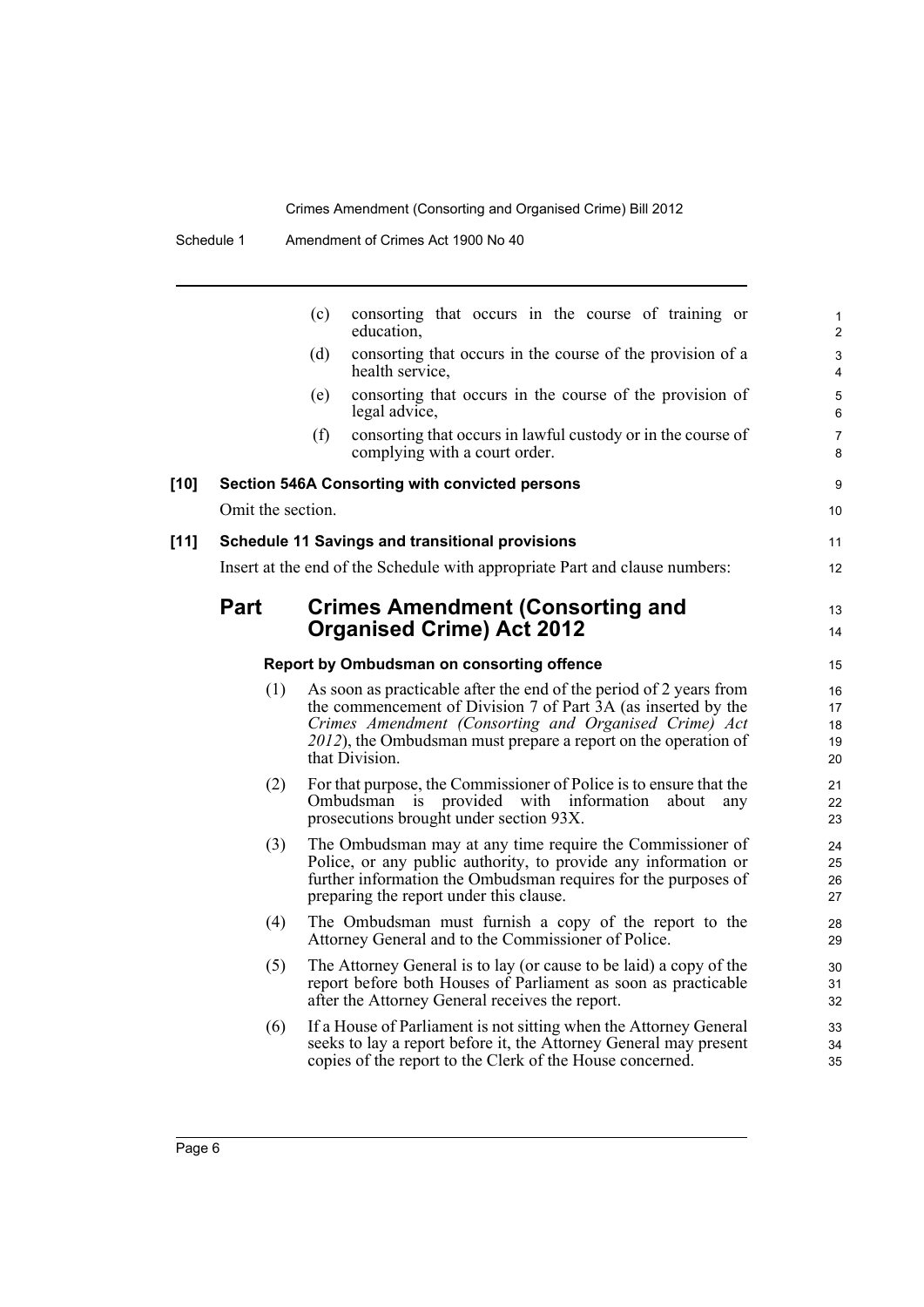Amendment of Crimes Act 1900 No 40 Schedule 1

| (7) | The report: |                                                                                                                     |                |  |  |
|-----|-------------|---------------------------------------------------------------------------------------------------------------------|----------------|--|--|
|     | (a)         | is, on presentation and for all purposes, taken to have been<br>laid before the House, and                          |                |  |  |
|     | (b)         | may be printed by authority of the Clerk of the House, and                                                          | $\overline{4}$ |  |  |
|     | (c)         | if so printed, is for all purposes taken to be a document<br>published by or under the authority of the House, and  |                |  |  |
|     | (d)         | is to be recorded:                                                                                                  |                |  |  |
|     |             | in the case of the Legislative Council, in the Minutes<br>(1)<br>of the Proceedings of the Legislative Council, and | 8<br>9         |  |  |
|     |             | in the case of the Legislative Assembly, in the Votes<br>(11)<br>and Proceedings of the Legislative Assembly,       | 10<br>11       |  |  |
|     |             | on the first sitting day of the House after receipt of the<br>report by the Clerk.                                  | 12<br>13       |  |  |